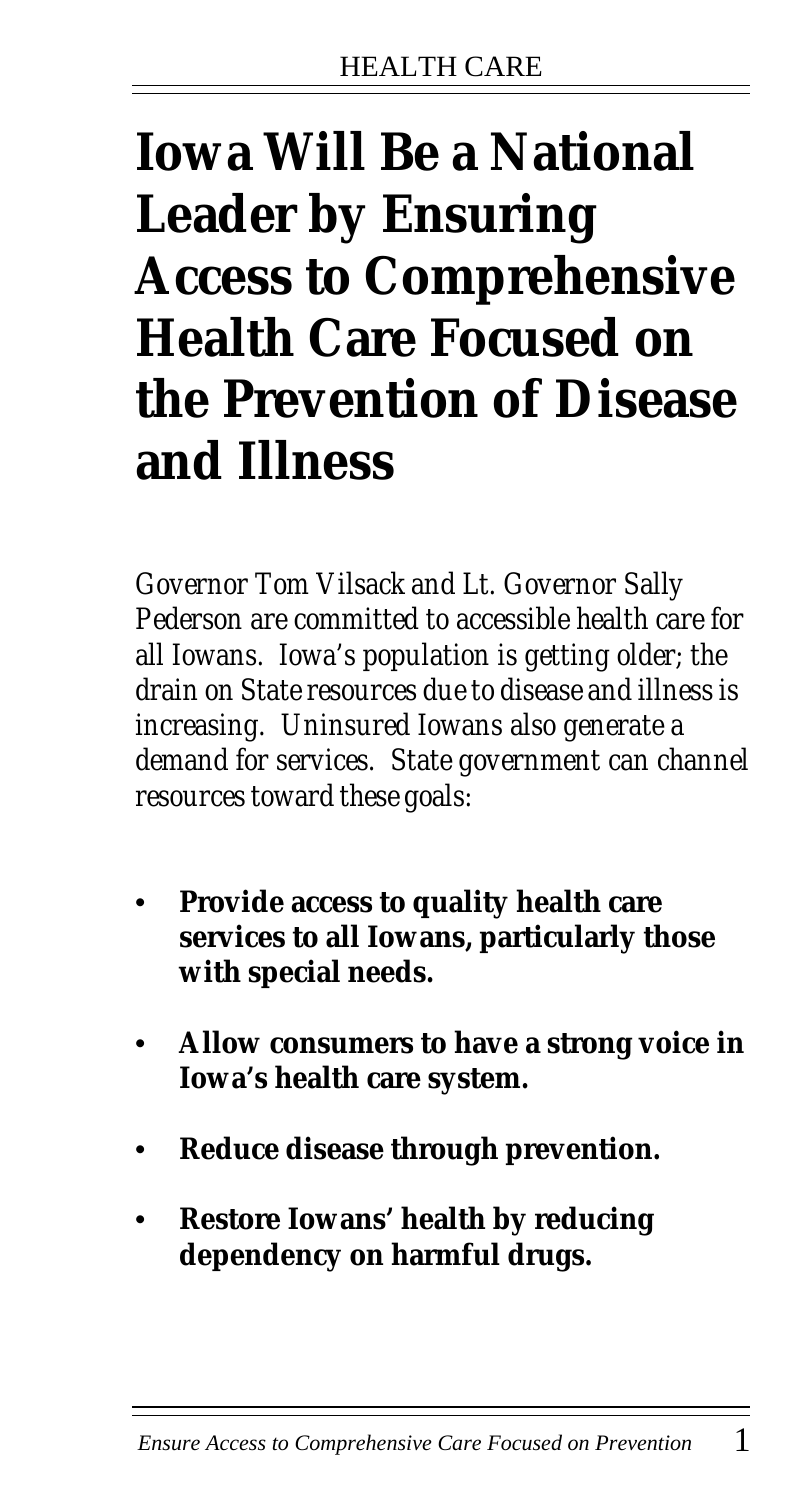### **Provide Access to Quality Health Care Services to all Iowans, Particularly Those With Special Needs**

#### **Expand coverage for children.**

**•** Expand HAWK-I to cover all children in households with incomes up to 200% of the federal poverty guideline.



**Health Care Coverage for Iowa Children**

2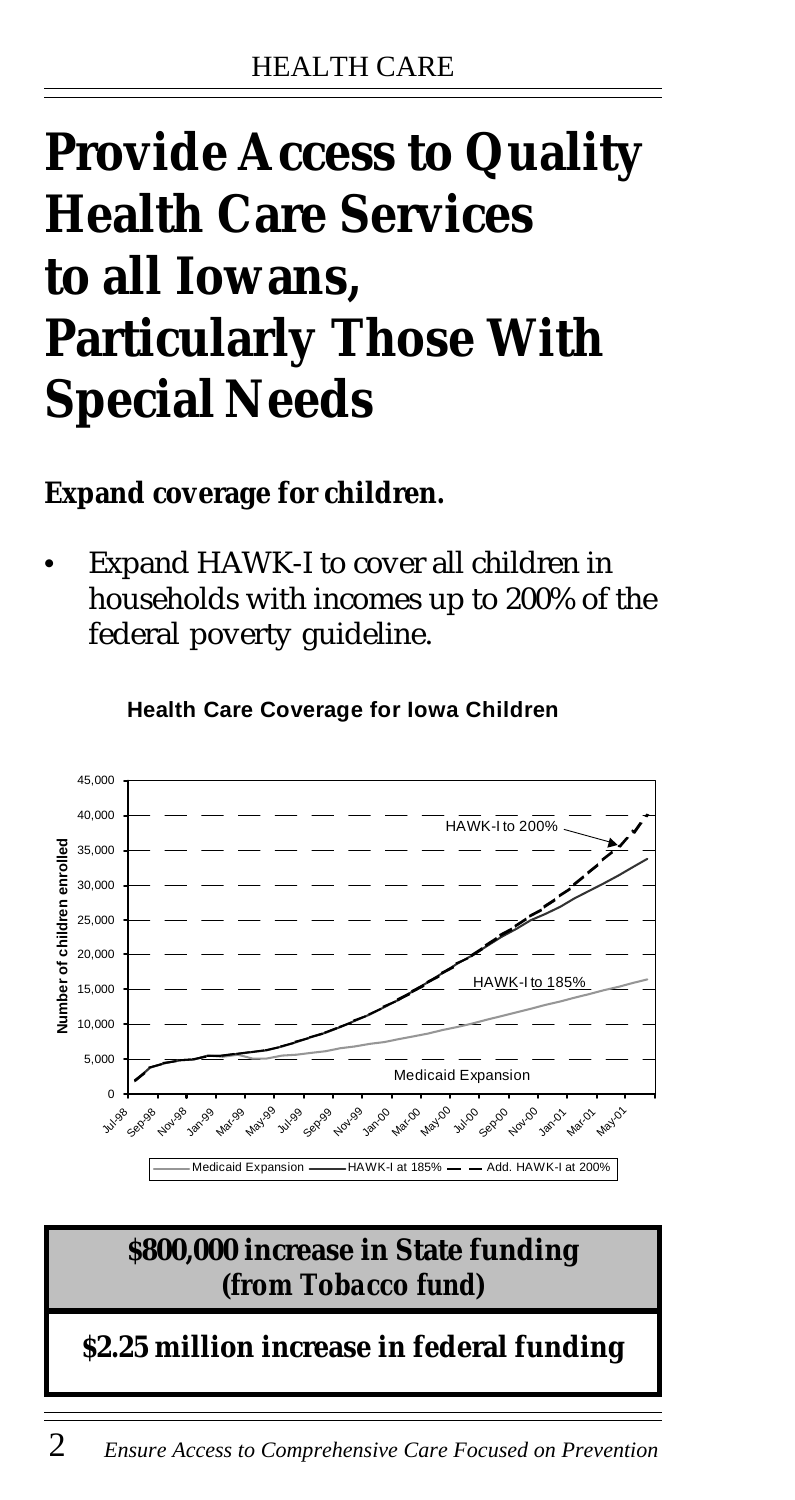**•** Grant 12-month continuous eligibility in the Medicaid program. This allows individuals on Medicaid continuity of care and the benefits of preventive care or early intervention.

**\$7.5 million increase in State funding** *(from Tobacco fund)*

**\$13.3 million increase in federal funding**

**•** Simplify the Medicaid process by adopting presumptive eligibility for children.

**\$1.2 million increase in State funding** *(from Tobacco fund)*

**\$2.2 million increase in federal funding**

**Expand coverage for persons with special needs.**

**•** Expand availability of supportive employment to individuals eligible under the mental retardation and brain injury waivers.

**\$1.4 million increase in State funding** *(from Tobacco fund)*

**\$2.4 million increase in federal funding**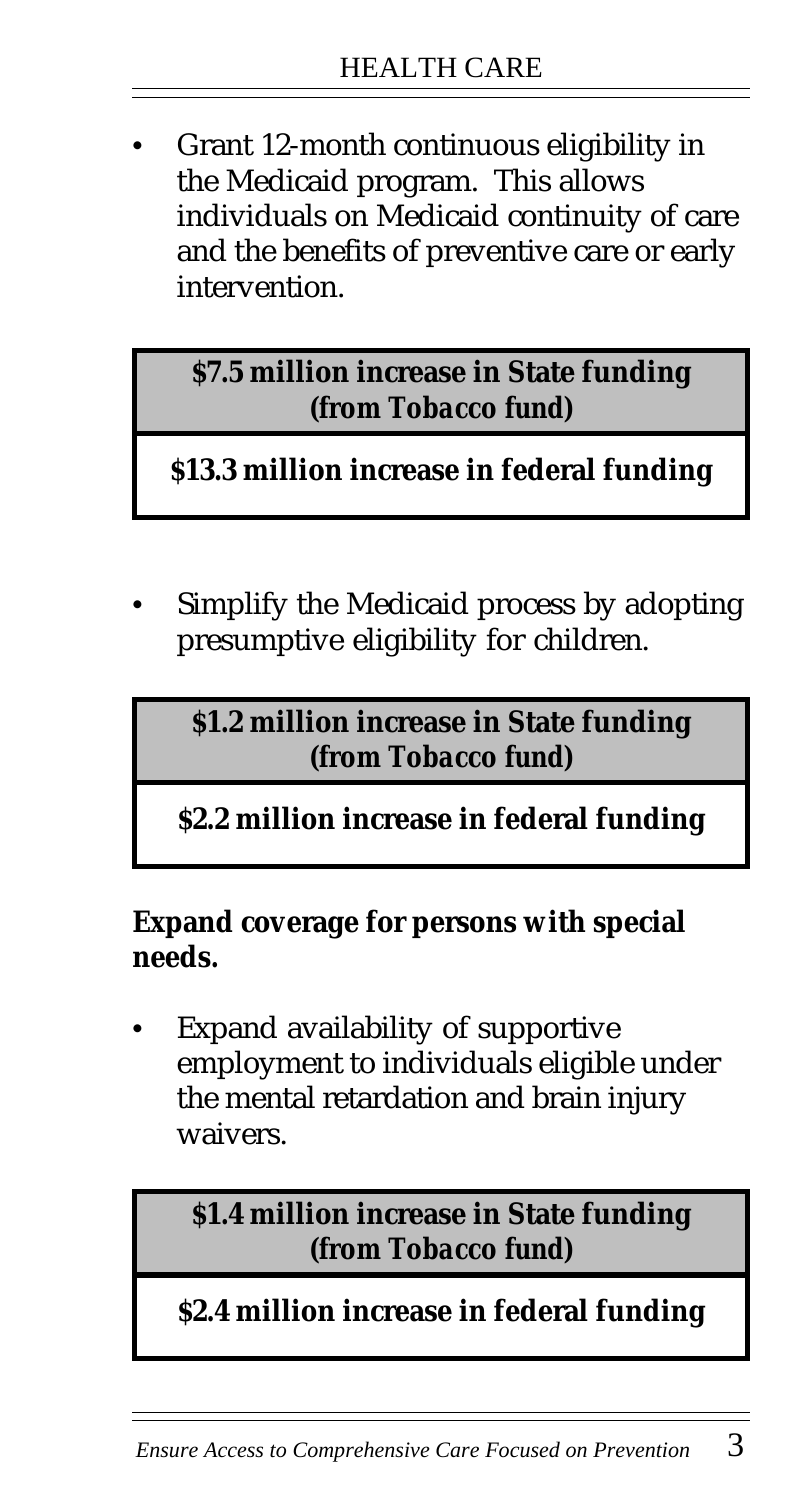**•** Help children with special needs remain in their homes by expanding services, including home health care services, respite care, and habilitative day care for children.

> **\$6 million increase in State funding** *(from Tobacco fund)*

**\$10 million increase in federal funding**

**•** Provide funding for 4% allowable growth rate to counties for mental health in FY02. This will serve adults.

**\$9.4 million increase in State funding**

#### **Develop a comprehensive long-term care system that supports independence for all Iowans.**

**•** Develop alternatives to nursing homes such as assisted living, respite care, and adult day care.

#### **Up to \$65 million increase in federal funding**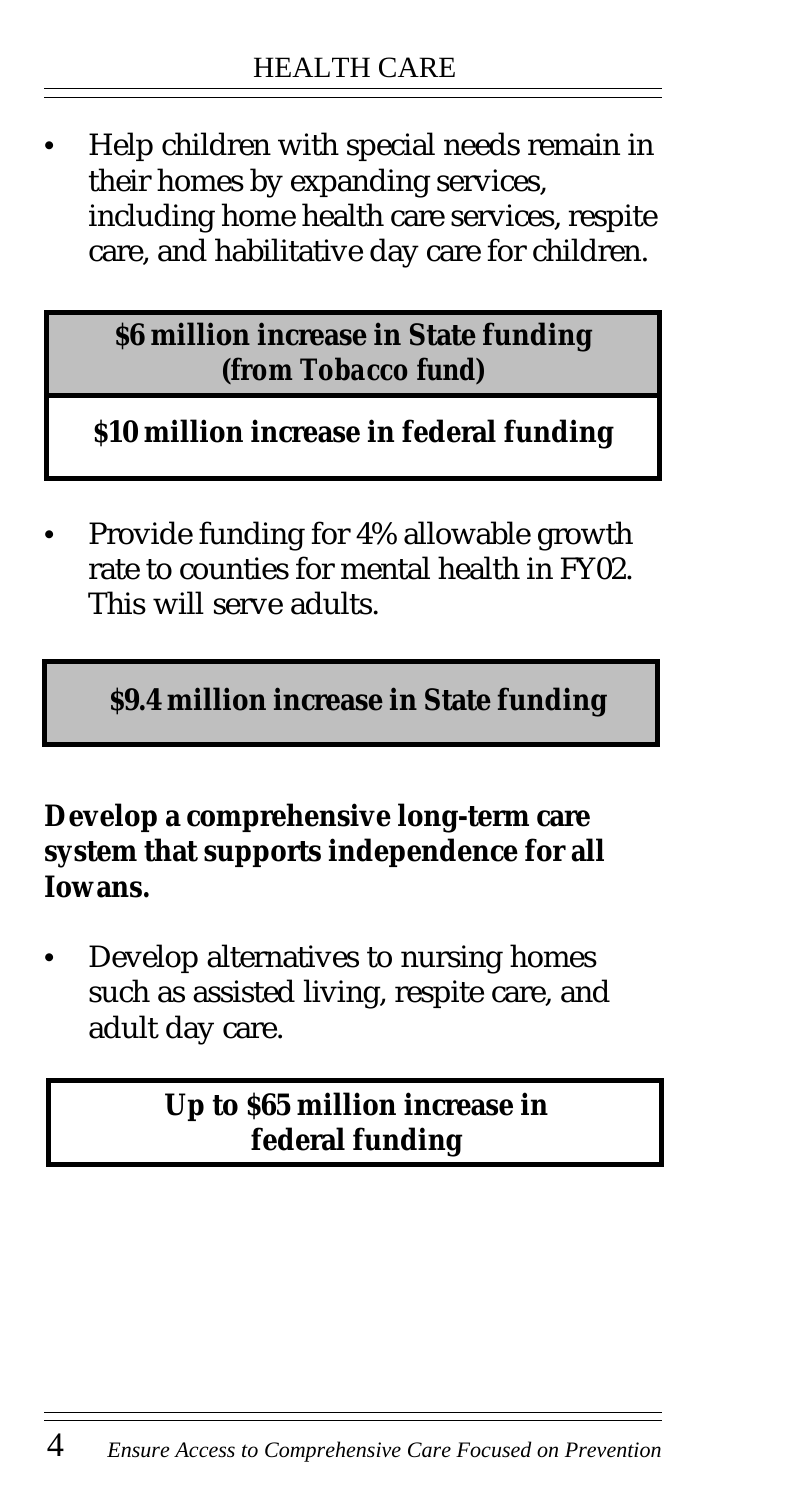

#### **Comprehensive Long-Term Care Delivery System**

**•** Provide funding for a third Long Term Care Ombudsman, with a goal of six ombudsmen by FY 2003.

**\$60,000 increase in State funding**

#### **Adopt system payment changes for Human Services providers.**

**\$11.25 million increase in State funding** *(from Tobacco fund)*

**\$12.75 million increase in federal funds**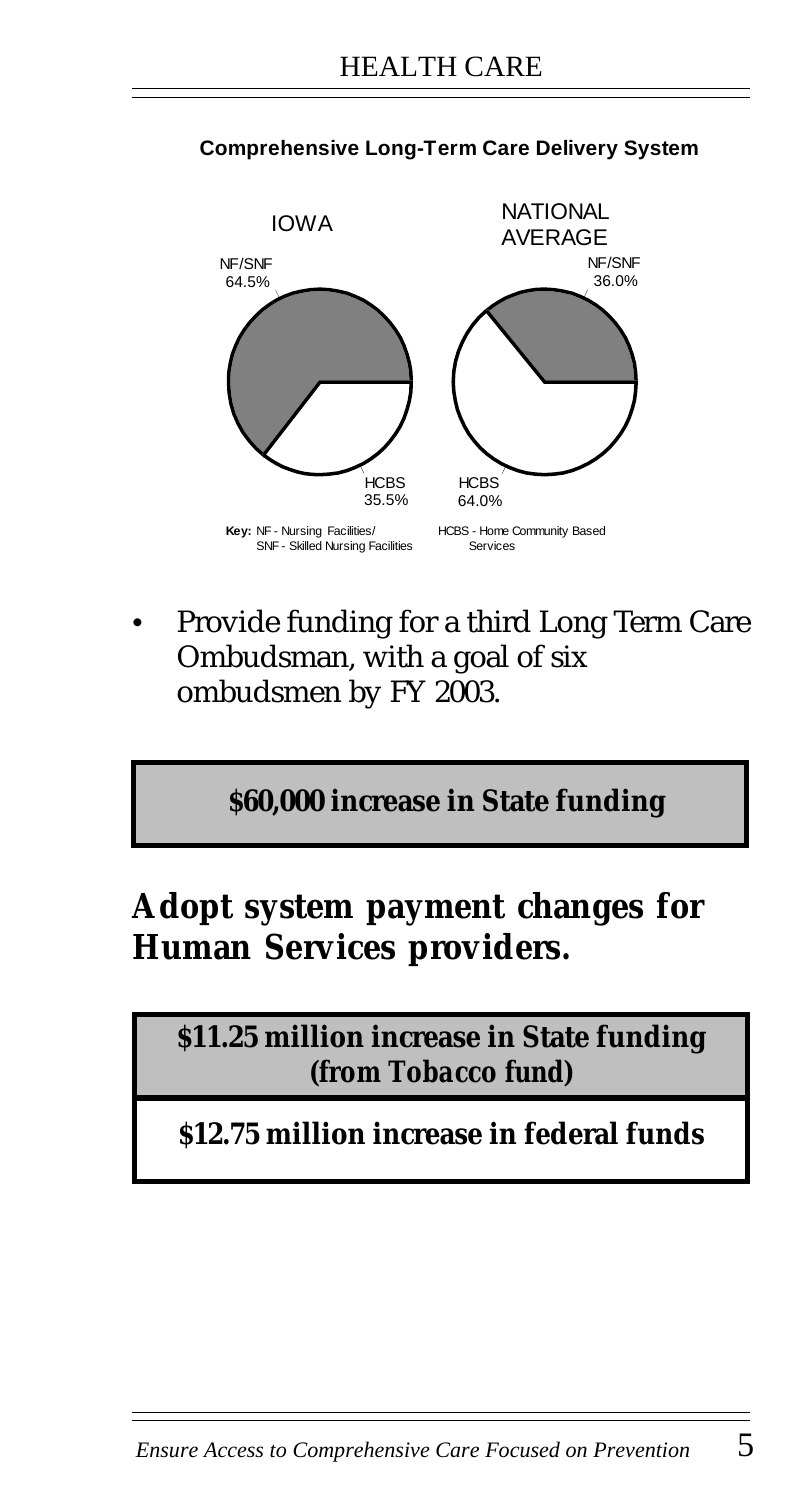### **Promote parity for mental health and substance abuse treatment.**

- **•** Promote parity for mental health and substance abuse treatment by private health plans.
- **•** Implement parity in State employee health plans.

#### **\$600,000 increase in State funding**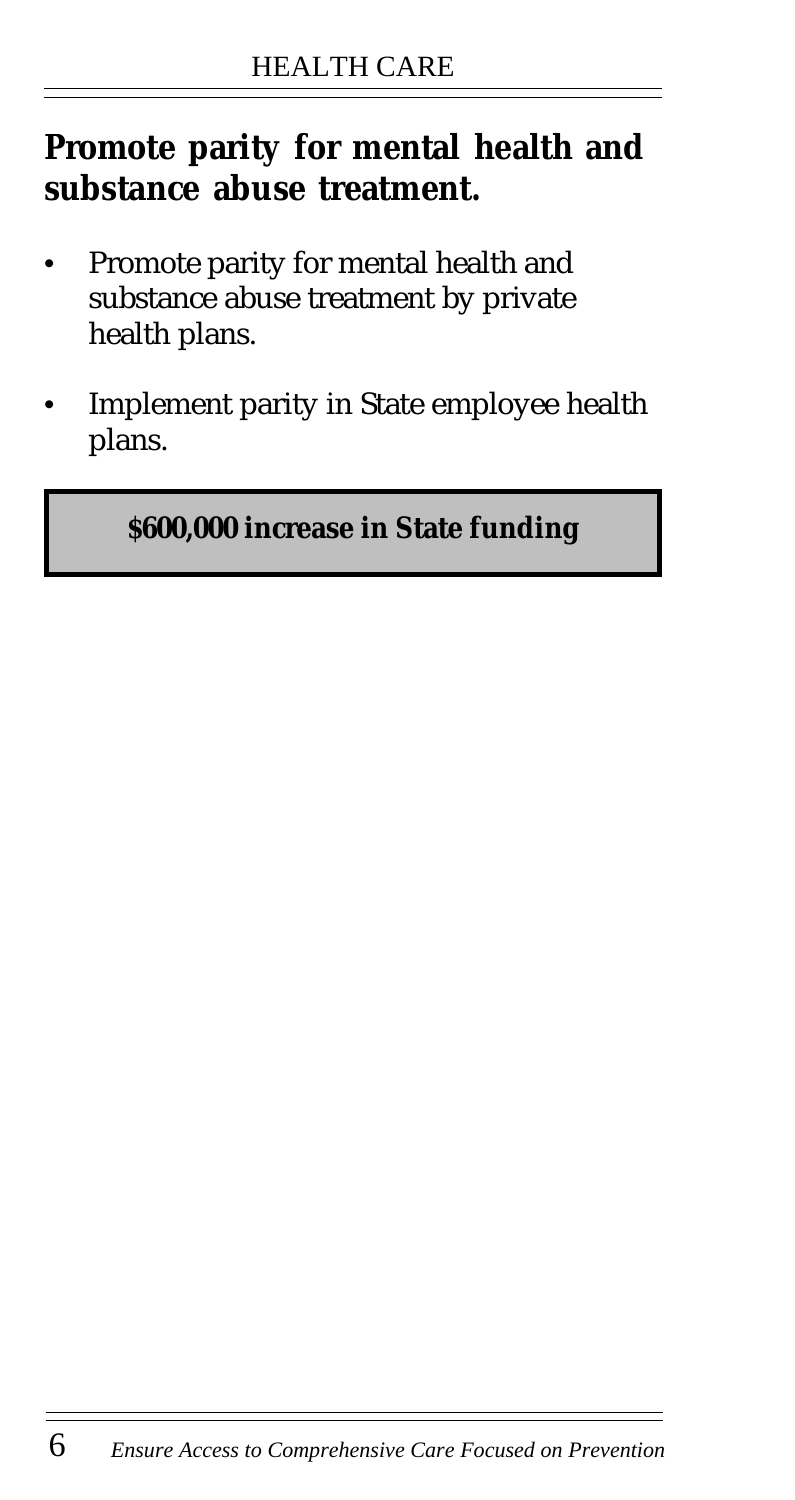## **Consumers will Have a Strong Voice in Iowa's Health Care System**

#### **Establish a Governor's Task Force on Privacy.**

**•** The Task Force will be charged with examining Iowa's laws and regulations, as well as government policies and procedures, to assure an individual's privacy regarding medical information. Task Force recommendations will be completed for the 2001 legislative session.

#### **Develop a comprehensive quality-based longterm care inspection program.**

**•** The inspection or survey program will focus on results rather than paper compliance.

**\$143,000 increase in State funding**

#### **\$530,000 increase in federal funding**

#### **Establish the joint Health and Human Services Consumer Advisory Council.**

**•** The departments of Public Health and Human Services will establish a council made up of consumers to advise the Administration on health issues.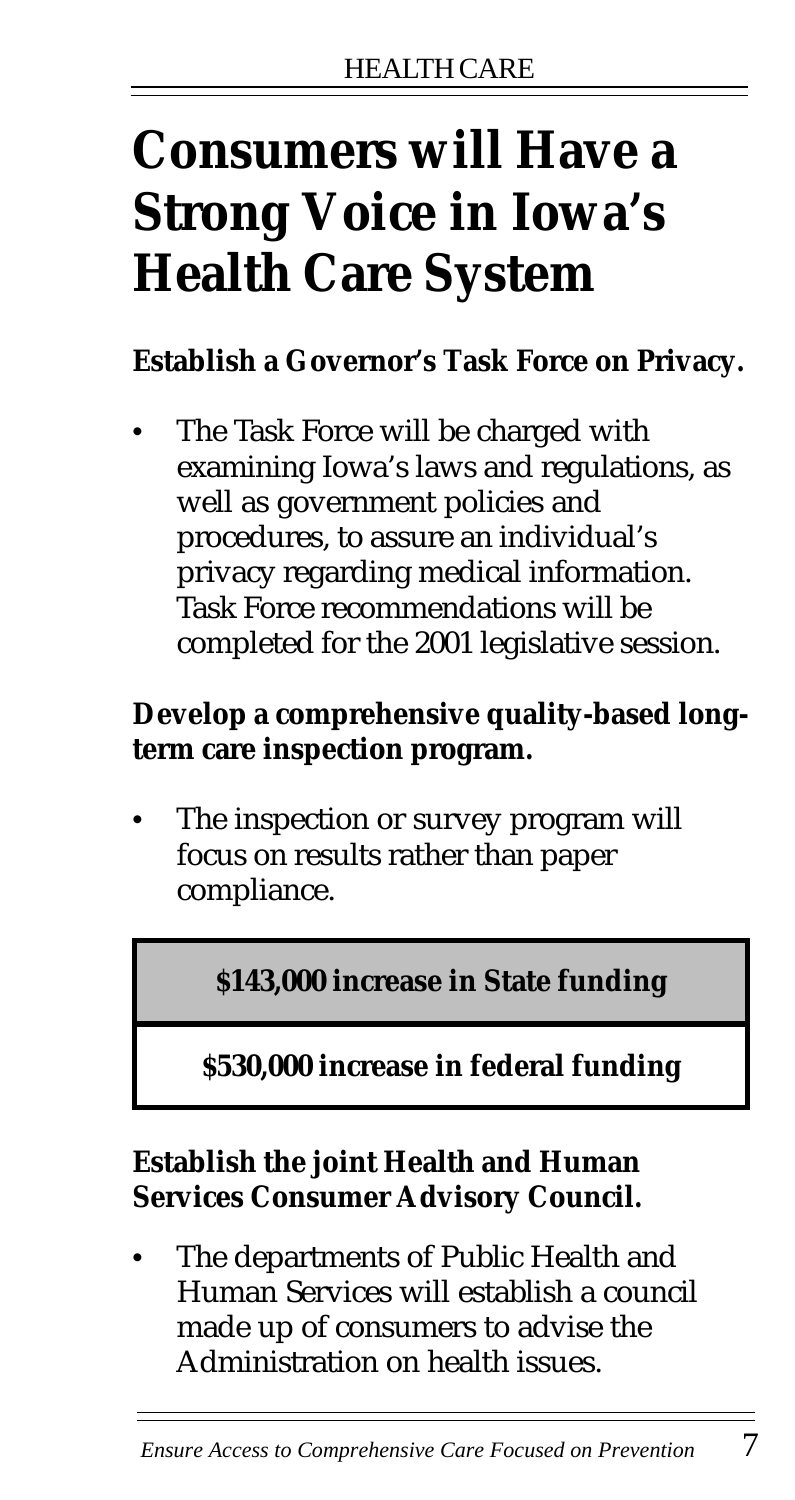### **Reduce Disease through Prevention**

#### **Tobacco Prevention and Cessation.**

**•** Increase funding to local communities for anti-smoking education programs to reduce tobacco use by youth.

**Tobacco Use Among Iowa Teenagers is Increasing**



Source: Iowa Department of Education

**•** Increase funding for smoking cessation programs (including an advertising campaign) for both youth and adults.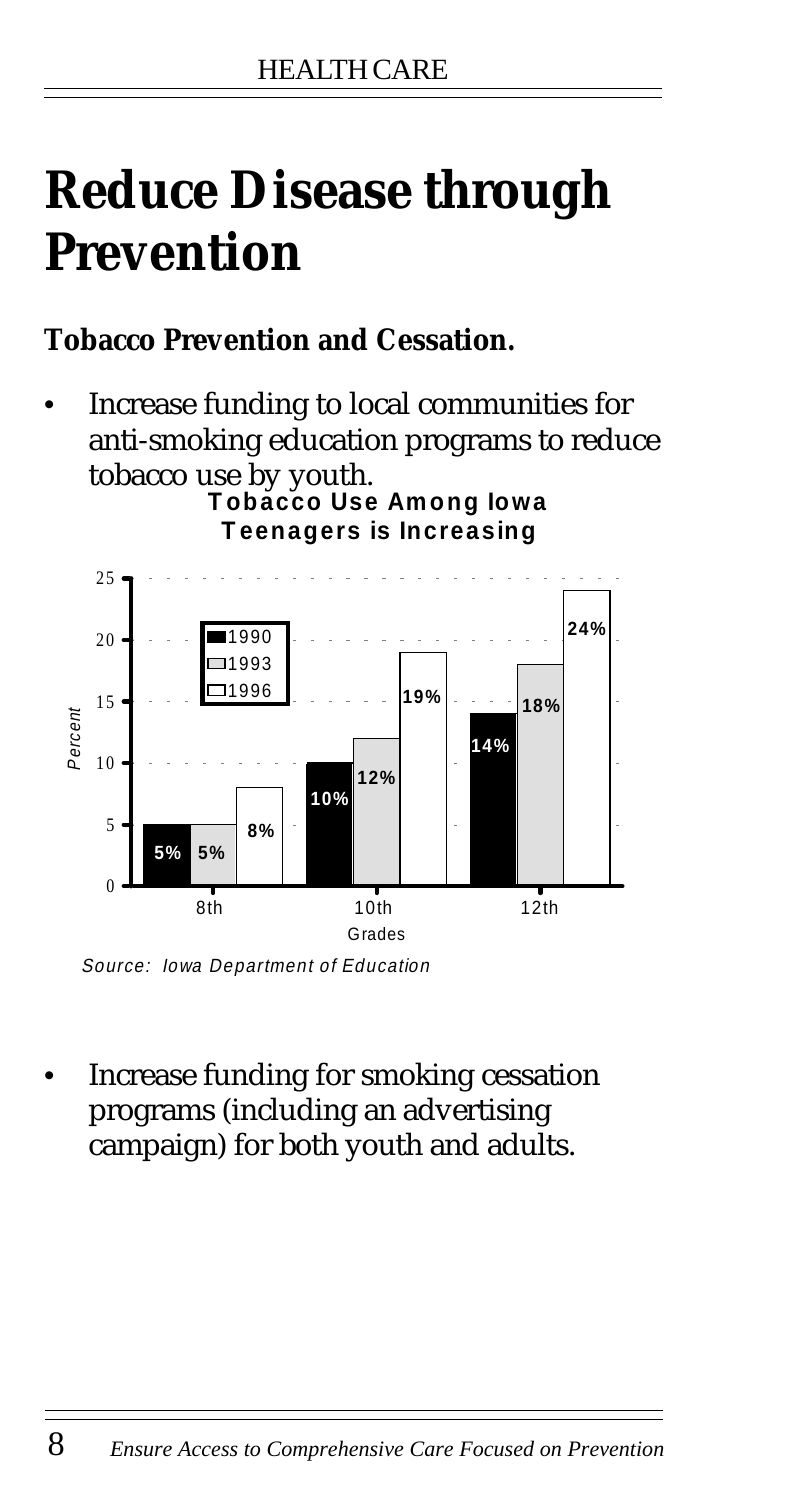**•** Increase enforcement efforts aimed at reducing the sale of tobacco products.

> **Total dollars for tobacco prevention and cessation**

**\$10 million increase in State funding (from Tobacco fund)**

**\$8.7 million increase in other State, federal, and private funding**

#### **Healthy Iowans 2010**

• Increase home health care and public health nursing services to enhance local disease and injury prevention activities.

#### **\$1.5 million increase in State funding** *(from Tobacco fund)*

• Implement a coordinated trauma emergency medical services system to reduce disability and mortality after an injury.

#### **\$500,000 increase in State funding** *(from Tobacco fund)*

• Develop an environmental epidemiological program to increase our capacity to assess and respond to environmental health issues.

#### **\$500,000 increase in State funding** *(from Tobacco fund)*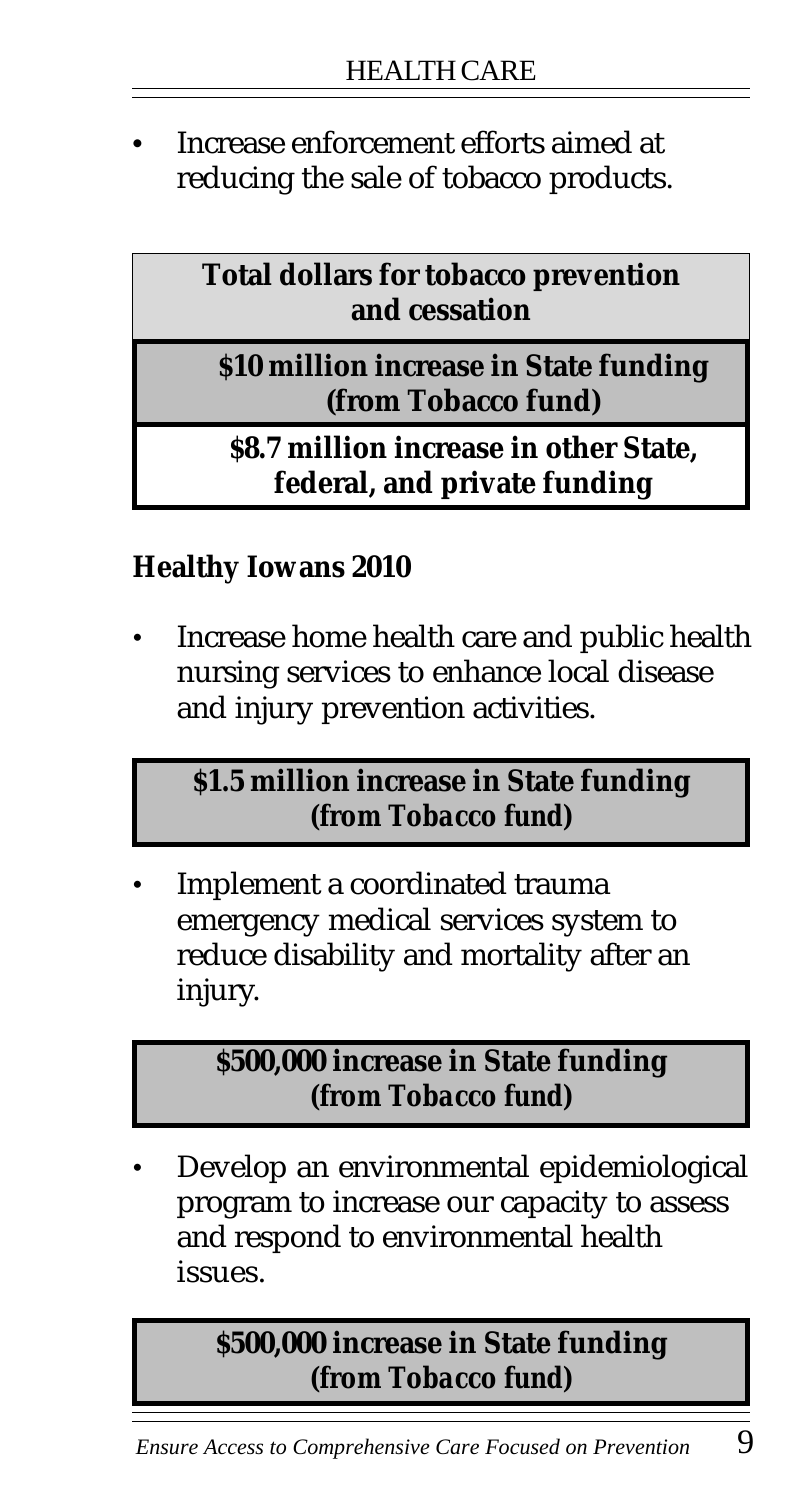• Establish Iowa's first nationally-recognized certified poison control center.

> **\$440,000 increase in State funding** *(from Tobacco fund)*

Reduce food poisoning from improper commercial and institutional food preparation.

> **\$45,000 increase in State funding** *(from Tobacco fund)*

• Establish a Cardiovascular Disease Prevention Program to implement proven strategies for preventing the #1 killer of Iowans.

> **\$250,000 increase in State funding** *(from Tobacco fund)*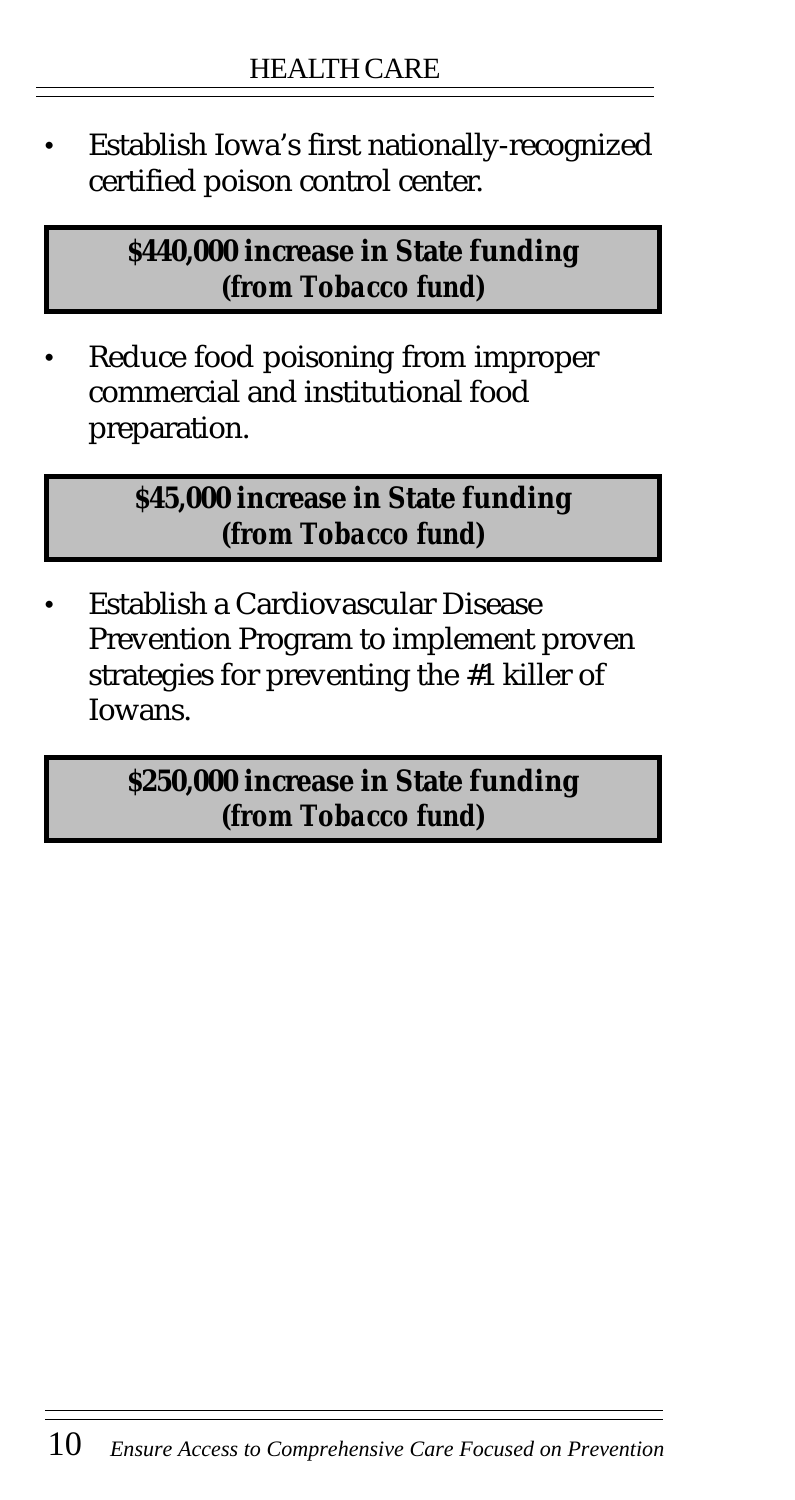• Initiate a statewide prevention program to reduce youth suicide, the second leading cause of death of young Iowans.

#### **\$250,000 increase in State funding** *(from Tobacco fund)*



• Increase support for the Public Health Initiative for a Healthier Iowa at the University of Iowa. The increased support for the College of Public Health at the University of Iowa will advance the health and independence of elderly Iowans.

#### **\$1.7 million increase in State funding**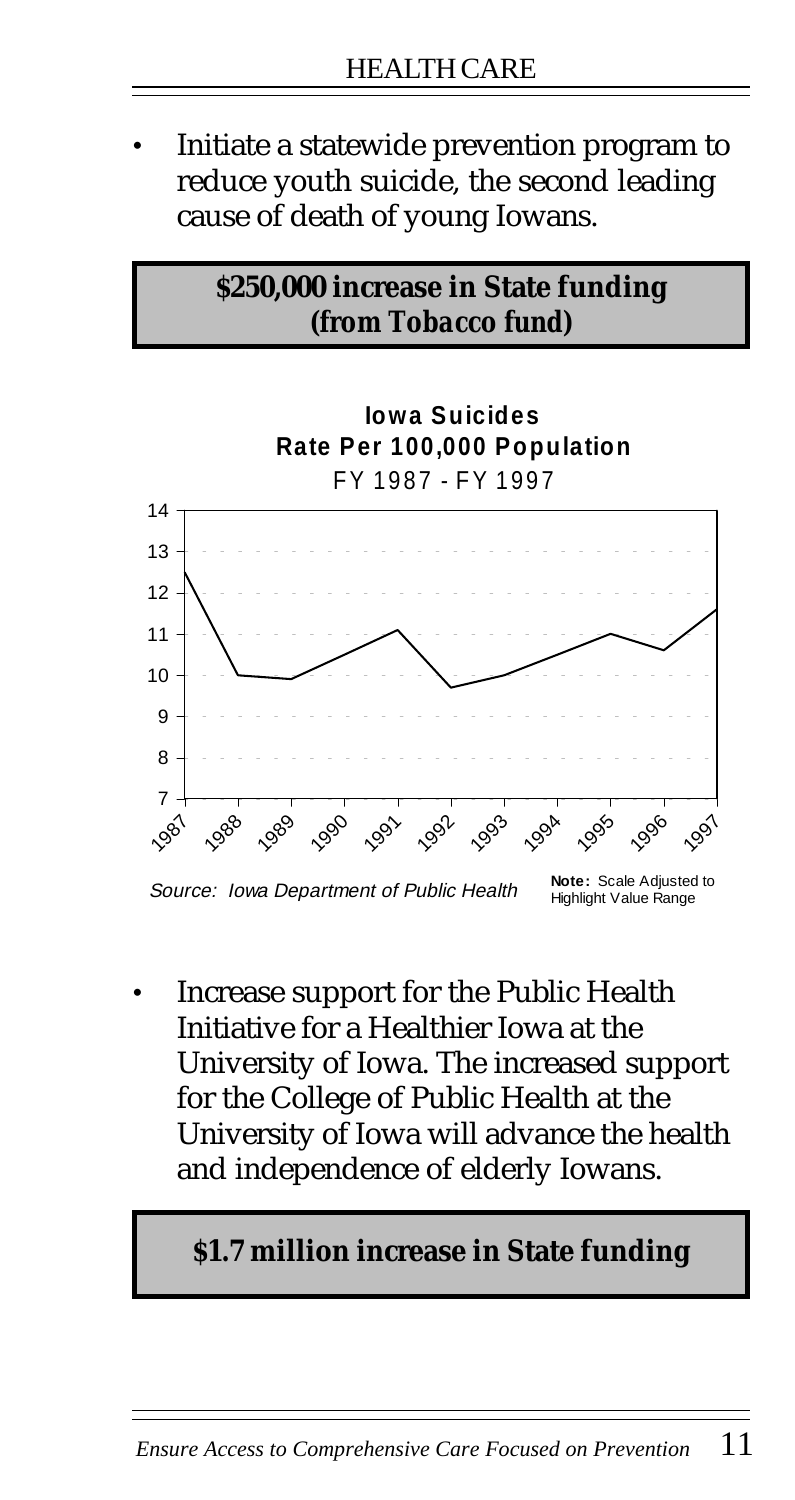# **Restore Iowans' Health by Reducing Dependency on Harmful Drugs**

**Improve results of substance abuse treatment services.**

- Expand capacity for 24-hour substance abuse treatment programs for children.
- Expand the length of treatment, where needed, to reduce recidivism.
- **•** Create a therapeutic treatment center for criminal offenders at a State facility.
- Share research-based treatment best practices with substance abuse facilities.
- Develop a results-based funding approach.
- Inspire persons successfully recovering from substance abuse to serve as role models.

#### **Total dollars for substance abuse treatment \$12.5 million increase in State funding** *(from Tobacco fund)*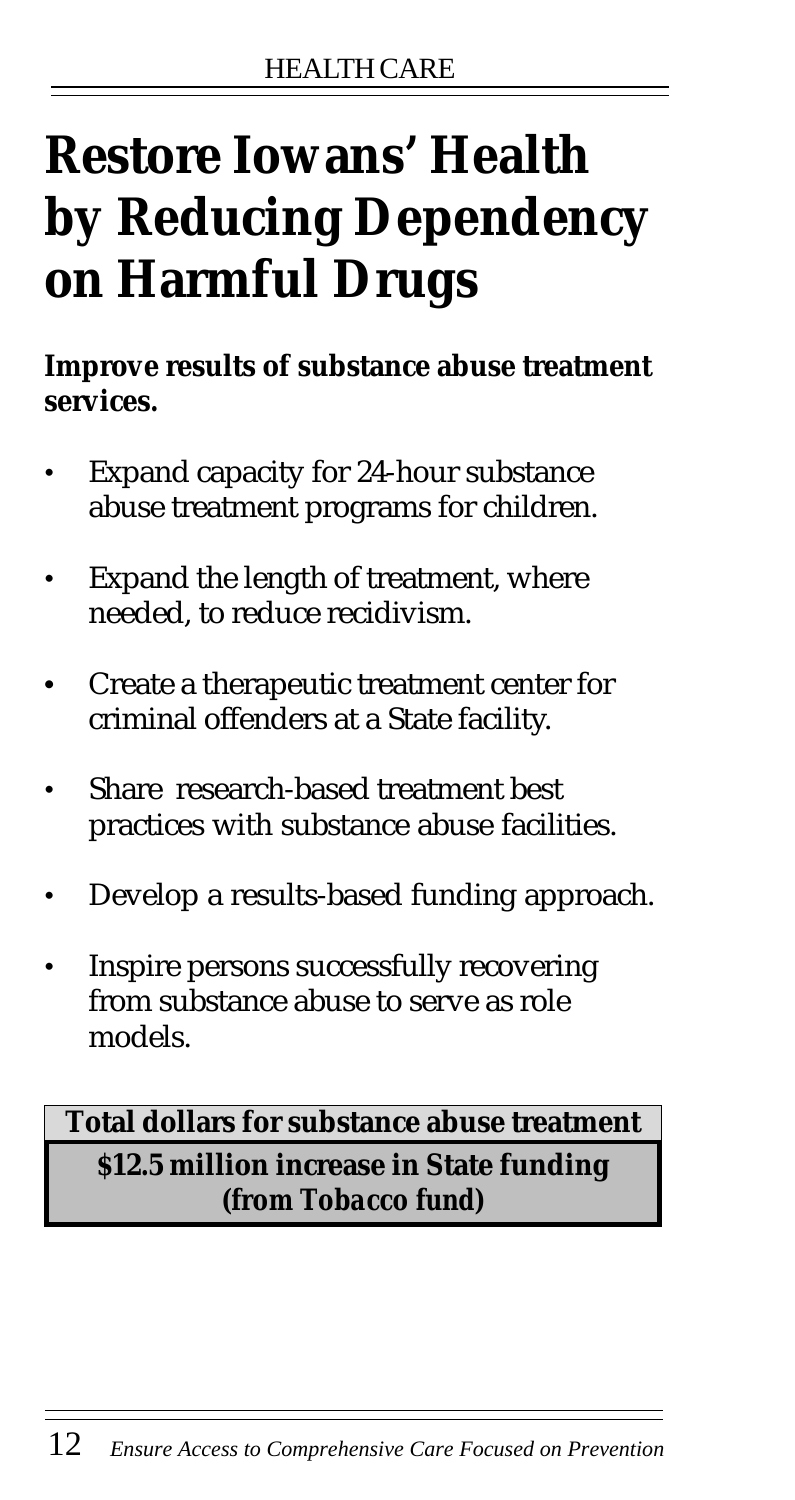# **Tracking Our Progress**

State government will strive with its partners to ensure access to comprehensive care focused on prevention. We need sound methods to know whether what we are doing is working for Iowans.

In the *Health Care* area, we will be using the following broad indicators to help track progress. State government agencies working in this field will also be using other performance measures to evaluate the effectiveness of their actions.



Source: Iowa Department of Public Health, Vital Statistics